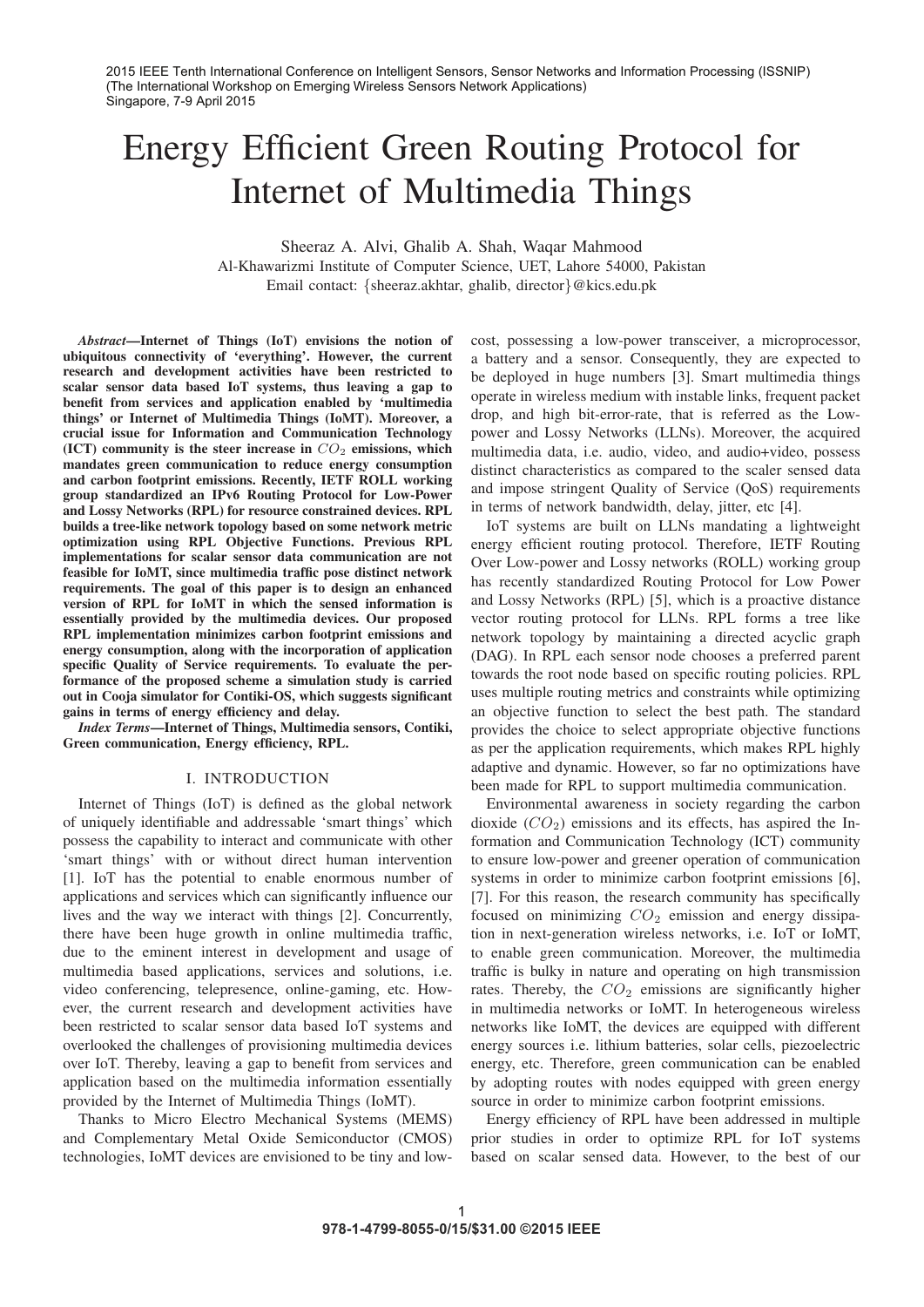knowledge no RPL implementation is designed in prior studies that incorporates the QoS requirements for multimedia com munication over IoMT. Similarly, green communication has attracted lot of attention and motivated researchers to reduce  $CO<sub>2</sub>$  emissions, yet there is no RPL implementation to enable green communication. Therefore, in this paper we design an energy efficient green routing protocol (Green-RPL) for IoMT. The proposed Green-RPL routing protocol is an enhanced version of RPL in which a node chooses a preferred parent by considering a set of network metrics such as the delay constraint, battery consumption of potential parent nodes, type of energy sources along the route towards the root node, etc. In this way, the proposed Green-RPL routing protocol minimizes network carbon footprint emissions and energy consumption, while assuring application specific QoS.

The rest of the paper is organized as follows. Section II, presents an overview of RPL and Contiki-OS. Related work is presented in Section III. Section IV, presents the proposed RPL implementation design and its performance analysis is done in Section V. Finally, Section VI concludes the paper.

## II. PRELIMINARIES

## *A. Overview of RPL routing protocol*

RPL create a Destination Oriented Directed Acyclic Graph (DODAG) to maintain network topology. DODAG contains multi-hop paths from leaf nodes towards the root node [5]. Thus, leaf nodes choose a preferred parent considering an objective function which is minimized or maximized as per application requirements based on some routing metrics (e.g. ETX, OF0, Node-Energy, etc) representing quantitative path cost. To avoid loops in the route a rank 0 is assigned to root node and the rank increases towards the leaf nodes such that every child has higher rank than its parents.

RPL uses three ICMPv6 packets for routing signalling while creating and maintaining the routing table. (i) DODAG Information Object (DIO) messages are used to form, maintain and discover DODAGs. (ii) DODAG Information Solicitations (DIS) is used to explicitly solicit DIO message from neighbor nodes. (iii) DODAG Destination Advertisement Object (DAO) messages are sent form leaf nodes towards the root to support downward traffic. DODAG uses DODAGSequenceNumber to indicate freshness of the information. The creation and maintenance of network topology requires exchange of control packets. DIO packet pose the most significant overhead which can be controlled with a trickle timer. The smallest interval between two DIOs is equal to DIO-Minimum-Interval which keeps on increasing (doubling) until it reaches the maximum value determined by DIO-Interval-Doublings.

#### *B. Contiki-OS, ContikiRPL, Cooja-Simulator*

Contiki is a wireless sensor network operating system (OS) with IPv6 protocol stack, specifically designed for constrained devices with limited processing and memory resources [8]. Contiki-OS is vastly used by the research community for simulation and real-implementation of IoT systems. It supports multiple MAC layer protocols, i.e. CSMA, NullMAC, as well

as a radio duty cycling driver, ContikiMAC, to save energy consumption by the transceiver. Contiki-OS also implements a RFC-complaint prototype for RPL, ContikiRPL, which is segregated into multiple modules providing functionalities like RPL control packet creation and interpretation, tricker timer handling, route selection policy and its maintenance, and objective functions implementations.

Cooja simulator is designed to simulate wireless networks in which sensors operate on Contiki-OS. The simulator is implemented in Java but allows sensor node software to be written in C language. In Cooja all the interactions with the simulated nodes are performed via plugins like Simulation Visualizer, Timeline, and Radio logger. It stores the simulation in an xml file with extension 'csc' (Cooja simulation configuration). This file contains information about the simulation environment, plugins, nodes and their positions, random seed, etc.

## III. RELATED WORK

IoMT systems are based on LLNs mandating an efficient multi-hop routing protocol to exchange multimedia content among resource constrained multimedia devices. RPL requires low memory resources and its signalling overhead can be tuned using trickle timer. Moreover, IETF ROLL working group did not restrict any parameter settings and routing metrics [5], thus the route selection policy (objective function) can be adapted as per the application and network requirements, which makes it highly flexible and suitable for IoMT systems. Consequently, a number of studies have been carried out to optimize the performance of RPL in various network scenarios.

Energy efficient operation of a routing protocol greatly rely on the choice of paths being selected as well as the overhead posed by the control traffic that is used to find and maintain routes. RPL uses trickle timer to control the number of control packets being sent by each node [9]. When a RPL network is initiated the control traffic overhead is relatively higher, however it decreases once the network routes are stabilized [10]. In [11], authors reported that in a network of 20 nodes operating under a packet error rate of 1%, the control traffic overhead oscillates around the 25%. Similarly, in [11] authors reported that the control overhead increases up to 75% for 100 network nodes. This overhead needs to be reduced to save energy by calibrating the RPL parameters.

Existing network metrics supported by RPL are OF0 and ETX. The OF0 metric find the shortest path towards the root node. Nonetheless, it ignores the channel quality which may result in higher energy consumption. Whereas, ETX metric estimate the number of transmissions required to successfully deliver a packet. ETX metric ignores the traffic load balancing and battery level at the parent nodes which may result in smaller network lifetime. It is reported in [12] that only using energy metric in the objective function may result in high packet loss ratio. Similarly, in [12] authors claim that ETX metric results in uneven energy distribution and energy metric decreases packet delivery ratio. Thereby, a linear weighting function is proposed to control the weighting function of both the energy metric and link quality metric, in order to enhance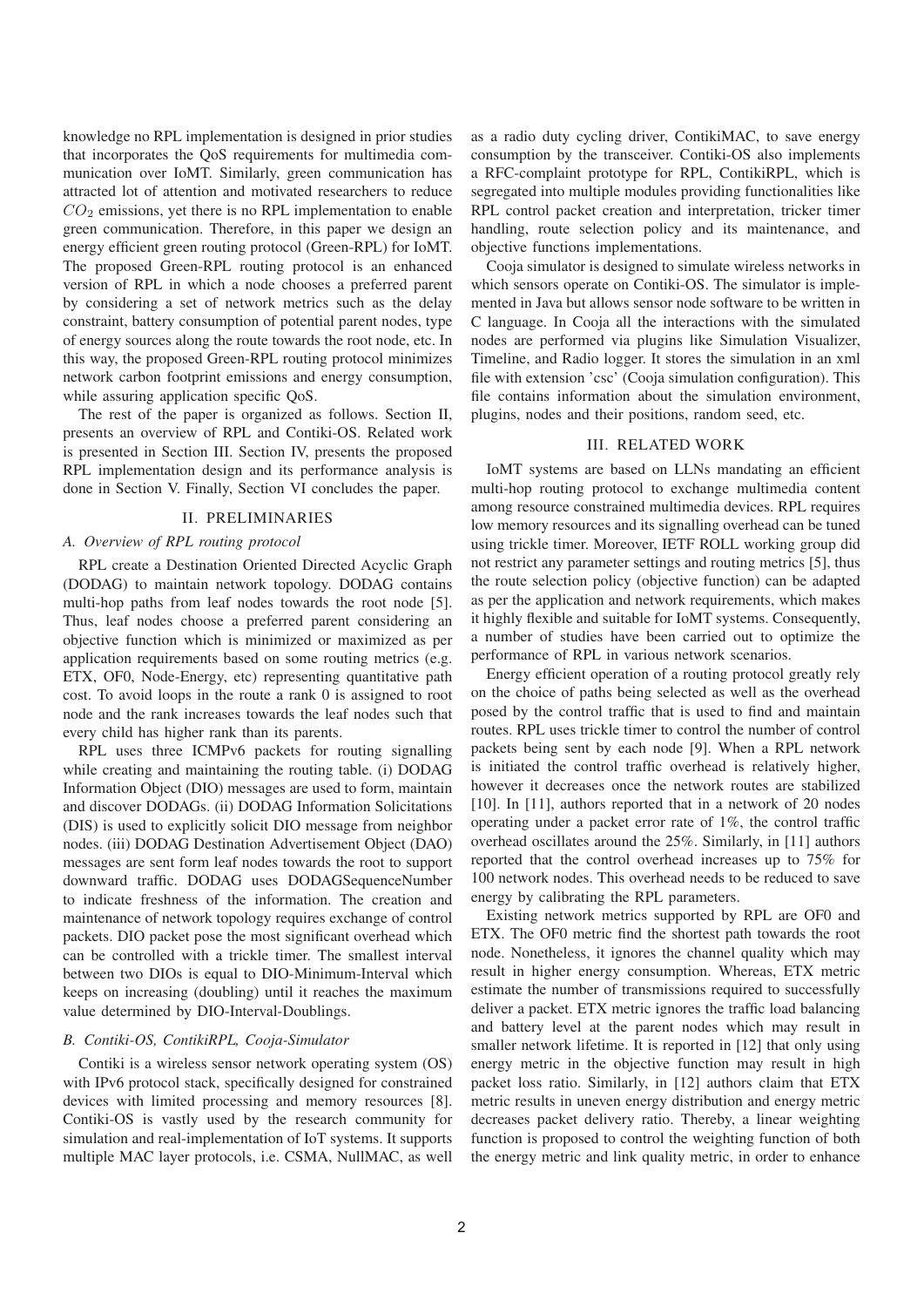network lifetime and packet delivery ratio. In [13] a duty cycle aware routing scheme is proposed in which instead of unicast packet transmissions, the packets are forward to all potential receivers and the node that wake up earliest forwards the packet. Thereby, packet delay and energy consumption are significantly reduced along with the radio duty cycle.

Another RPL enhancement is proposed in [14], which uses multiple metrics for a node, i.e. amount of energy utilized and factors influencing the battery consumption. In addition, only those nodes are selected as parents which support particular sensed data traffic. The proposed protocol is reported to save significant amount of energy without compromising on the throughput. Similarly, in [15] the energy metric is used to find the cost effective path and then transmit power is decreased using probing technique to save additional energy. Authors in [16] also designed an energy based metric for RPL named Expected Life Time (ELT) metric, which chooses best parent by evaluating ELT for parent node and itself considering traffic load, residual energy, link quality and load ratio.

Multiple prior studies [11], [17]–[19] evaluated the performance of RPL in various scenarios and configurations, by tweaking its parameters i.e. DIO interval, Rank increase parameter, objective functions, etc, which play a vital role in its convergence time, control traffic overhead, and energy consumption. However, these studies are limited to scalar sensed data network applications and no previous work has considered RPL for multimedia communication over IoMT. Similarly, to the best of our knowledge their have been no consideration given whatsoever about the carbon footprint emissions in a RPL-based IoT system. Also, the heterogenous network devices, in terms of their energy sources, are not considered before in a IoT scenario. Therefore, design of an energy efficient green routing protocol which support application specific QoS is still an open issue.

#### IV. GREEN-RPL DESIGN

The smart things in IoT systems are envisioned to be deployed in huge numbers that is why there cost and size is kept to a minimum. In addition, these resource constrained devices are supposed to operate in extremely low-power mode in the LLNs so that the network lifetime could be prolonged. In typical IoT scenarios the scalar sensed data is periodic in nature, therefore energy efficient operation is guaranteed by employing a very low radio duty-cycle as low as 1% i.e. the radio is kept ON for only 1% of the total time. Moreover, with help of routing data over less energy consuming paths, a significant amount of energy can be saved. However, in an IoMT scenario the smart low-power devices exchange multimedia data which is bulky in nature and requires higher bandwidth. Thus, packet transmission take place more frequently and the radios are kept in the ON state for longer durations, which results in higher energy consumption and higher carbon footprints emission. Consequently, the energy efficiency and green communication operation is more critical for smart multimedia things in IoMT based systems in order to prolong the network lifetime.

It is noteworthy to mention here that by network lifetime we mean the time when first node drain all of its battery energy. In prior studies many efforts have been made to prolong network lifetime in IoT scenario. However, the multimedia communication over IoT or IoMT along with its prospective requirements and challenges have been overlooked in previous studies on RPL routing protocol. Although lot of work is done on green communication for various wireless networking technologies, yet enabling green communication over RPLbased IoT systems is not given any consideration.

In this paper, a novel RPL implementation is presented in which the carbon footprints emission is minimized provided that the application delay requirement and energy efficiency is guaranteed. To ensure sufficient QoS for specific multimedia application the delay constraint is pre-determined. For example, the delay bound for a Voice over IP (VoIP) application is typically 120 msec, while for video application per packet delay bound varies with the video frame resolution, transmission rate, variable packet sizes, etc, yet transmitter must ensure that in 1 sec at least 25 frames are successfully delivered to the receiver node. Similarly, the energy efficiency is ensured by considering the quality of the intermediate links towards the root node, the energy already consumed by the possible preferred parent node, and by evaluating the potential of the parent node to support traffic requirements for yet another child node. To evaluate a parent node as per these constraints and requirements, an optimization model for the proposed Green-RPL routing protocol is designed in the following part of this section. Among all the parent nodes of a specific sensor node, the solutions of the optimization problem gives the preferred parent.

Consider the wireless link between node  $\alpha$  and node  $\beta$  is denoted by  $(\alpha, \beta)$ . In practical wireless networks the wireless link quality (Bit Error Rate) is time varying, thus the packet transmissions are affected by the wireless channel conditions. Various methods have been proposed in the literature to estimate the link quality, such as Received Signal Strength Indicator (RSSI), Link Quality Indication (LQI), Signal to Noise Ratio (SNR). The RFC-compliant RPL routing protocol implementation in Contiki-OS provides ETX metric to estimate the link quality which measures the expected number of transmissions required to successfully deliver a packet over a specific link. Let the estimated link quality metric between node  $\alpha$  and node  $\beta$  is denoted by  $\ell(\alpha, \beta)$ .

We define the neighboring nodes of a node  $\alpha$  as the nodes which are in the transmission range of node  $\alpha$ , i.e. node  $\alpha$  can transmit packets towards them. Let the set of neighbor nodes of node  $\alpha$  is represented by  $\delta(\alpha) = {\delta_1, \delta_2,...}$ . Since, signal power distributions are not uniform, thus it is possible that node  $\alpha$  can listen to some node  $\beta$ , however node  $\beta$  may not listen to node  $\alpha$ . So, we define another set of nodes, which are able to transmit packets to node  $\alpha$  and represent it as  $\vartheta(\alpha)$ . Also, consider the rank of node  $\alpha$  is denoted by  $\phi(\alpha)$ . As per the specifications provided by the IETF ROLL working group for RPL implementation, a node can be a parent node  $\rho$  for a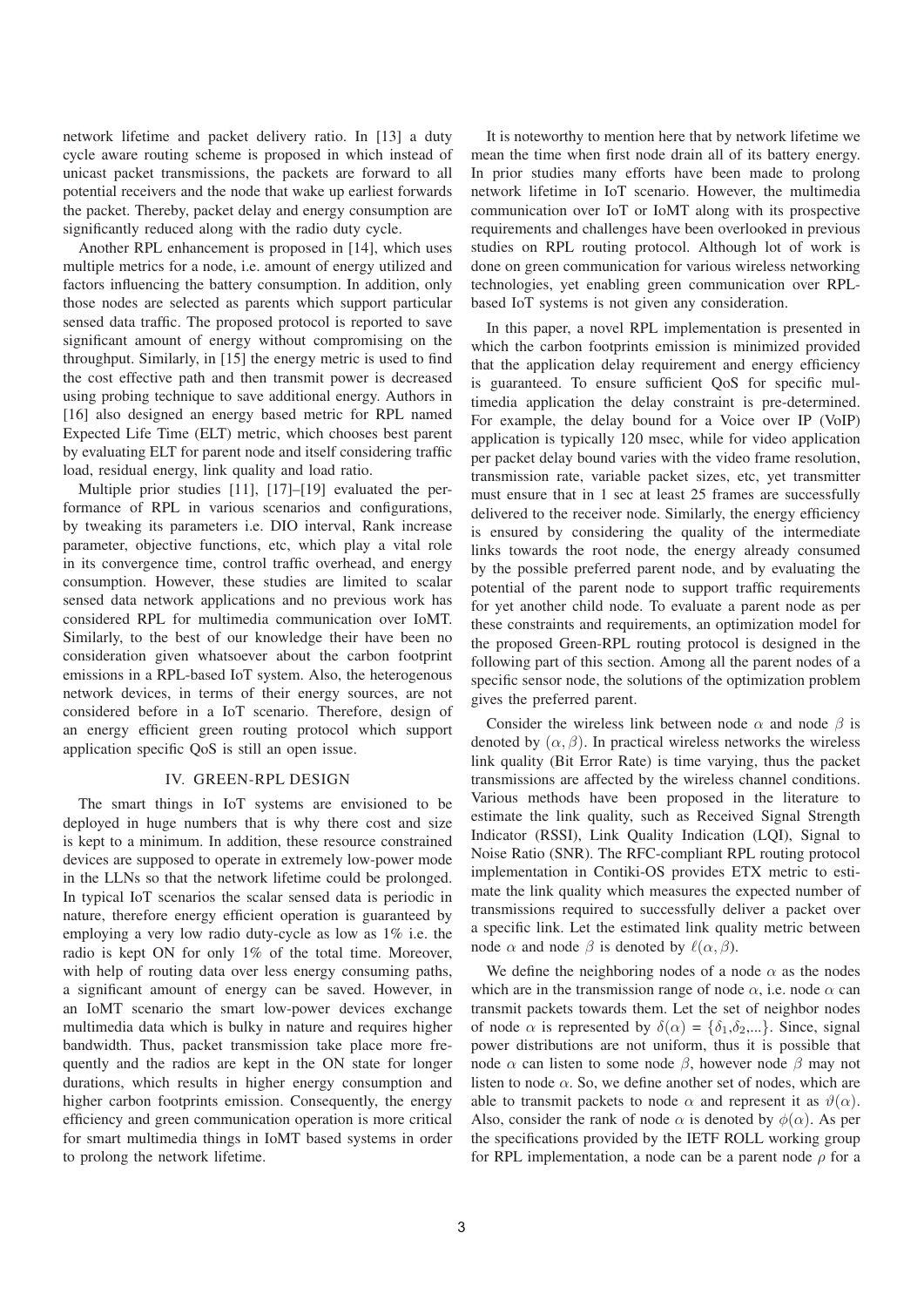node  $c$ , if it conform the following conditions:

$$
\rho \quad \in \quad \delta(c) \tag{1}
$$

$$
c \in \delta(\rho) \tag{2}
$$

$$
\phi(\rho) < \phi(c) \tag{3}
$$

Let the set of parent nodes of a node c is denoted by  $\xi(c)$  =  $\{\rho_1,\rho_2,...\}$ . Thereby, the nodes in set  $\xi(c)$  send DIO messages to node c who then choose one of these parent nodes as a preferred parent as per the objective function. In our proposed Green-RPL routing protocol the preferred parent is chosen as per the solution of the optimization problem given below:

$$
\min. \qquad \Gamma(\rho) \tag{4}
$$

$$
s.t. \qquad \rho \quad \in \quad \xi(c) \tag{5}
$$

$$
\Lambda(\rho) \quad < \quad \mu^d \tag{6}
$$

$$
\Omega\left(\rho\right) \quad < \quad \mu^{\ell} \tag{7}
$$

$$
\Psi(\rho) > \mu^b \tag{8}
$$

$$
\Upsilon(\rho) > \mu^i \tag{9}
$$

Here  $\Gamma(\rho)$ ,  $\Lambda(\rho)$ ,  $\Omega(\rho)$ ,  $\Psi(\rho)$ , and  $\Upsilon(\rho)$  represent the cumulative path carbon footprints, cumulative path delay, cumulative path link energy, battery status, and idle time for the parent node  $(\rho)$ , respectively. In this optimization problem, the objective is to minimize the cumulative carbon footprint emissions on all the links along the path from parent node  $\rho$  towards the root node. Therein, if when multiple parent nodes fulfill the given constraints then the node offering the most greener path will be selected as the preferred parent. The heterogeneous smart devices in a IoMT network can be equipped with distinct energy source, thus emitting disparate amount of carbon footprints. Let the carbon footprints emitted by a link  $\ell$  within the path from parent node  $\rho$  to root node is denoted by  $cf(\ell)$ , then  $\Gamma(\rho)$  can be given as;

$$
\Gamma\left(\rho\right) = \sum_{\ell \to 1}^{L} cf\left(\ell\right) \tag{10}
$$

here  $L$  is the total number of links in the path. Moreover, the parent node  $\rho$  needs to fulfill some other constraints to enable application specific QoS and longer network lifetime. The first constraint is very basic that is the potential preferred parent node  $\rho$  should belong to set of parents of node c i.e. both  $\rho$  and c are neighbors of each other and rank of node  $\rho$ should be less than the rank of node c. The second constraint specifies the application QoS in terms of the delay bound that is the cumulative path delay for a data packet should not increase a predefined delay threshold  $\mu^d$ . In LLNs a packet may experience different wireless channel conditions, thus undergo distinct packet delays per link. Thereby, if the delay induced by a link  $\ell$  is denoted by  $d(\ell)$ , then the cumulative delay of the path can be given as

$$
\Lambda(\rho) = \sum_{\ell \to 1}^{L} d(\ell). \tag{11}
$$

Energy consumption of a node significantly depends upon the link quality of the path selected for packet routing. For example, if a path with poor link quality is selected then the probability of successful delivery of packet in single transmission attempt will be very low, which may result in several retransmissions before packet gets delivered to the destination, consuming significant amount of energy. Therefore, an important metric to consider while selecting a route is to evaluate the energy cost as per the quality of links along the path which can be given as

$$
\Omega\left(\rho\right) = \bar{D} \sum_{\ell \to 1}^{L} \frac{ETX\left(\ell\right) \times P_t\left(\ell\right)}{\lambda\left(\ell\right)}.\tag{12}
$$

Here  $\overline{D}$  is the data packet size, while the  $P_t(\ell)$  and  $\lambda(\ell)$ is the transmit power and data rate of link  $\ell$ , respectively.  $ETX(\ell) = (\ell - \tau) \left(1 + \frac{1}{\tau}\right)$  is the expected number of transmissions required to successfully deliver the packet over link  $\ell$  and  $\tau$  is the probability of successful packet transmission.

The battery status of the parent node  $\rho$  is also a critical metric, since it can influence the network lifetime and traffic load on a particular node. Consider a scenario in which a single parent node is selected by multiple child nodes as a preferred parent for traffic forwarding, in this case the parent node will quickly drain its energy resources and network lifetime will be reduced. Similarly, selecting a parent node with low remaining energy will also result in route instability as the route will be required to change in a short time when the parent node battery dies. Therefore, we propose that the child node  $c$  only select a parent node  $\rho$  as the preferred parent if its available energy resources (battery level) is higher than a pre-defined threshold  $\mu^{b}$ . If the maximum battery energy capacity and battery energy already utilized is given by  $E_c$  and  $E_u$ , respectively, then the battery status can be given as

$$
\Psi\left(\rho\right) = \frac{E_c\left(\rho\right) - E_u\left(\rho\right)}{E_c\left(\rho\right)}.\tag{13}
$$

Lastly, the  $\Upsilon(\rho)$  constraint represents the amount of time the parent node  $\rho$  keeps its radio ON, yet no activity (transmission or reception) is done during this period. It is essential to know if a node has enough idle time to support a child node. For example, in a LLN the nodes operating on very low radio duty cycles can only support a limited number of child nodes within their radio ON period. For this reason, a parent node  $\rho$  should only be selected as a preferred node if its idle time is enough for supporting another child node, i.e.

$$
\Upsilon(\rho) > \frac{t_{tx}(\rho) + t_{rx}(\rho)}{c_{\_n}(\rho)}.
$$
\n(14)

Here  $t_{tx}$  ( $\rho$ ) and  $t_{rx}$  ( $\rho$ ) represents the time parent node  $\rho$  spends in transmission and reception mode, respectively. While  $c_n(\rho)$  denotes the number of child nodes already supported by parent node  $\rho$ . This concludes our Green-RPL routing protocol design, which considers various constraints while selecting a parent node as a preferred parent, so that an energy efficient operation along with the minimization of carbon footprints emission can be guaranteed.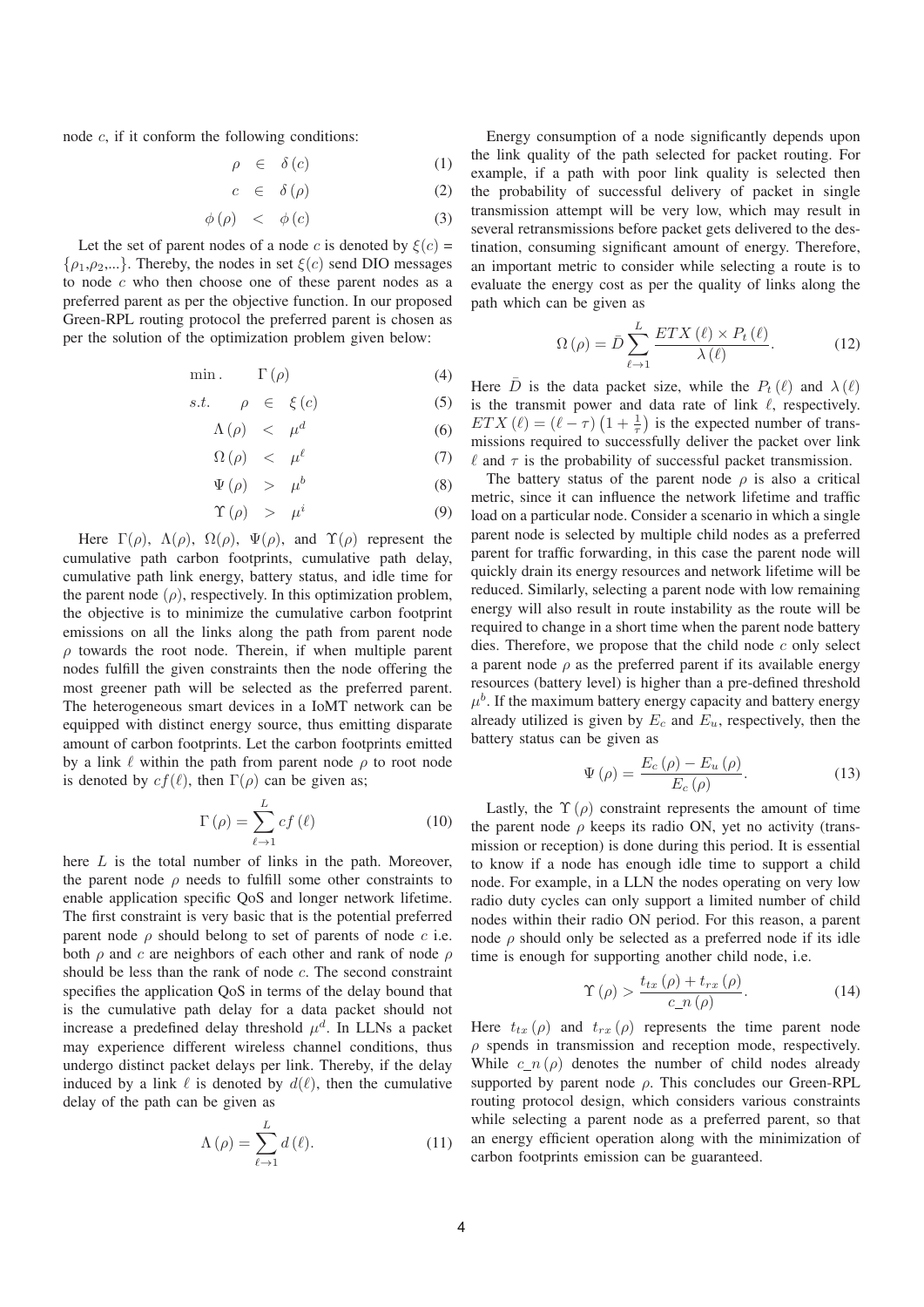

Fig. 1: Number of packets delivered to the root node.

#### V. PERFORMANCE EVALUATION

The proposed Green-RPL routing protocol is implemented in Contiki-OS v2.7 and its performance is evaluated by carrying out a simulation study in Cooja simulator. Moreover, its performance is compared with existing objective functions i.e. OF0 and ETX. These objective functions select preferred parent to route traffic towards the root node by considering number of intermediate hops and the number of transmissions required to deliver the packet to the root node, respectively. The simulated network scenario consist of 20 TMote Sky nodes transmitting multimedia traffic towards the root node via multi-hop links. The multimedia content specifically video content generate frames of different size at irregular intervals, thus packet generation rate is kept variable.

The network nodes are randomly distributed in an area of 200x200 meters experiencing a lossy channel model Unit Disk Graph Medium (UDGM)-distance-loss with a 2% packet loss. ContikiMAC is used as a radio duty cycling driver. As suggested in [18] DIO-Minimum-Interval, DIO-Interval-Doublings, and Radio-Duty-Cycling intervals are set to 12, 16, and 16, respectively. Half of the sender nodes are supposed to be equipped with greener energy sources (e.g. solar) and the other half have carbon emitting energy source. For comparison the network topology is kept same for all three cases, i.e. Green-RPL, OF0, ETX. The network simulation is run for 1 hour. Note that Contiki-OS provides IEEE 802.15.4 at the link layer which is proposed for the IoT communication stack. Thus, maximum packet size and data rate are restricted to 128 bytes and 250 kbps, respectively, with a packet generation rate of 25 pkts/sec. Certainly, the limited packet size and data rate of IEEE 802.15.4 questions its feasibility for multimedia communication. Yet the scope of this paper is restricted only to the performance of routing protocol and the parent selection mechanism in low-power and lossy multimedia networks. Thus these MAC layer issues are not relevant and the proposed Green-RPL mechanism can be adopted for any underlying MAC layer technology.

First, we compute the number of packets transmitted by nodes in each RPL implementation scenario. The total number



Fig. 2: Cumulative amount of energy consumed with time.

of packets successfully delivered to the root node in a 20 node network is shown in Fig. 1. Network is simulated for 1 hour, however to present the results clearly we restrict the time window to a smaller duration. Our proposed Green-RPL algorithm provides a significant improvement in number of successful packet transmissions, as shown in Fig. 1. In ETX and OF0 objective function some nodes on key locations/positions are selected as preferred parent by multiple nodes, resulting a higher congestion on the forwarding nodes. However, in our scheme preferred parent is selected only if it can support the traffic of another node. Thereby, a significantly high delivery rate is achieved in our proposed scheme.

To calculate energy Contiki-OS provides the timing information about different states of a node i.e. transmit, listen, etc. We computed energy as per TMote Sky specifications, voltage of 3.6 V and current values 21 mA, 23 mA, 0.21 mA, 1.2 mA, 2.4 mA, drawn in the transmit, listen, low-power-mode, idle, CPU states, respectively. The cumulative energy consumed by all the network nodes is shown in Fig. 2. Note that even though the energy consumption in our Green-RPL is higher than ETX, yet the number of packets transmitted in the same time by Green-RPL are significantly higher, see Fig. 1, thus energy consumption is higher. However, its energy efficiency can be observed by the per packet energy consumption which is 7.545 mJ for Green-RPL, 9.18 mJ for ETX, and 16.73 mJ for OF0. This shows that the proposed Green-RPL algorithm is eminently energy efficient as compared to ETX and OF0 objective functions.

Contiki-OS does not support heterogeneous energy source models. Thus,  $CO<sub>2</sub>$  emissions need to be inferred in a logical manner.We assume that the network contains equal number of possessing green or non-green energy source emitting no or some  $CO<sub>2</sub>$  footprints, respectively. The green nodes are randomly deployed in the network and identified by their IP addresses. We simulated multiple network scenarios with different network densities/topologies and observed the number of packets transmitted+forwarded by green nodes, in order to infer  $CO<sub>2</sub>$  emissions. Fig. 3 shows the normalized number of packets (ratio) sent by the green nodes in each case, which